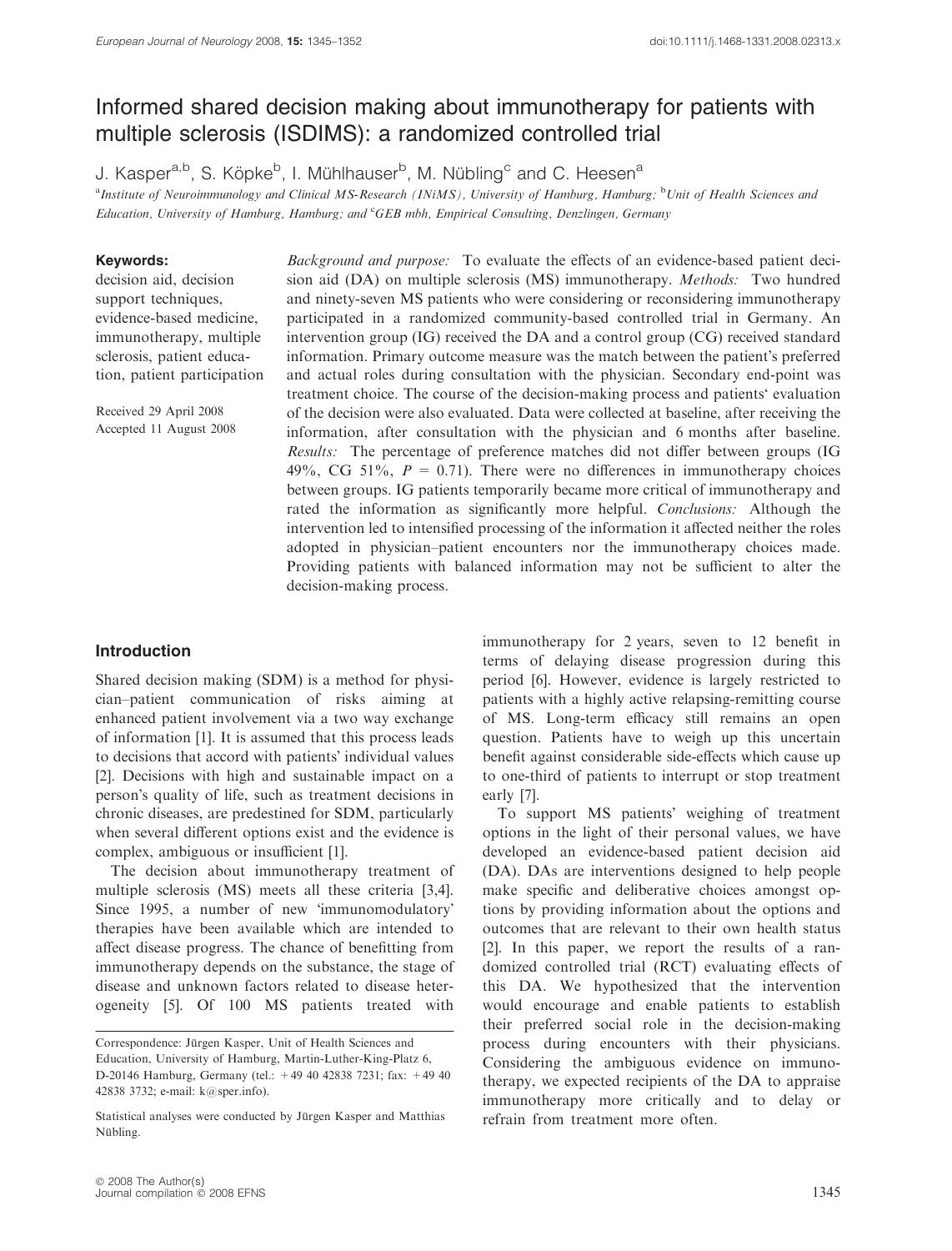### Participants and methods

We recruited participants between October 2004 and February 2006. MS patients were alerted by advertisements in local newspapers all over Germany, on websites and in the national self-help group journal. Patients at Hamburg university hospital were also approached personally. Patients were eligible, if they had a confirmed diagnosis of MS and were considering or reconsidering immunotherapy. We excluded patients with cognitive impairment who found it hard to adequately follow a telephone conversation, patients under 18 years of age, and patients who had already participated in other studies related to informed decision making. Of 562 people seeking information about the study 304 were eligible (Fig. 1). Patients were included after a telephone screening interview. Thereafter, study information, consent form and baseline questionnaires were

sent to be completed before randomization. Patients were randomized when they confirmed an appointment with their physician within 8 weeks intended to discuss immunotherapy. Screening took place consecutively until the planned sample size was achieved.

#### Study design

#### Protocol

The protocol of this study has been published with the trial registration at http://controlled-trials.com/ ISRCTN25267500 [8]. This study was approved by the ethics committee of the Hamburg Chamber of Physicians.

#### **Assignment**

Randomization was carried out by concealed allocation using computer generated random numbers.



Figure 1 Flow of participants through trial.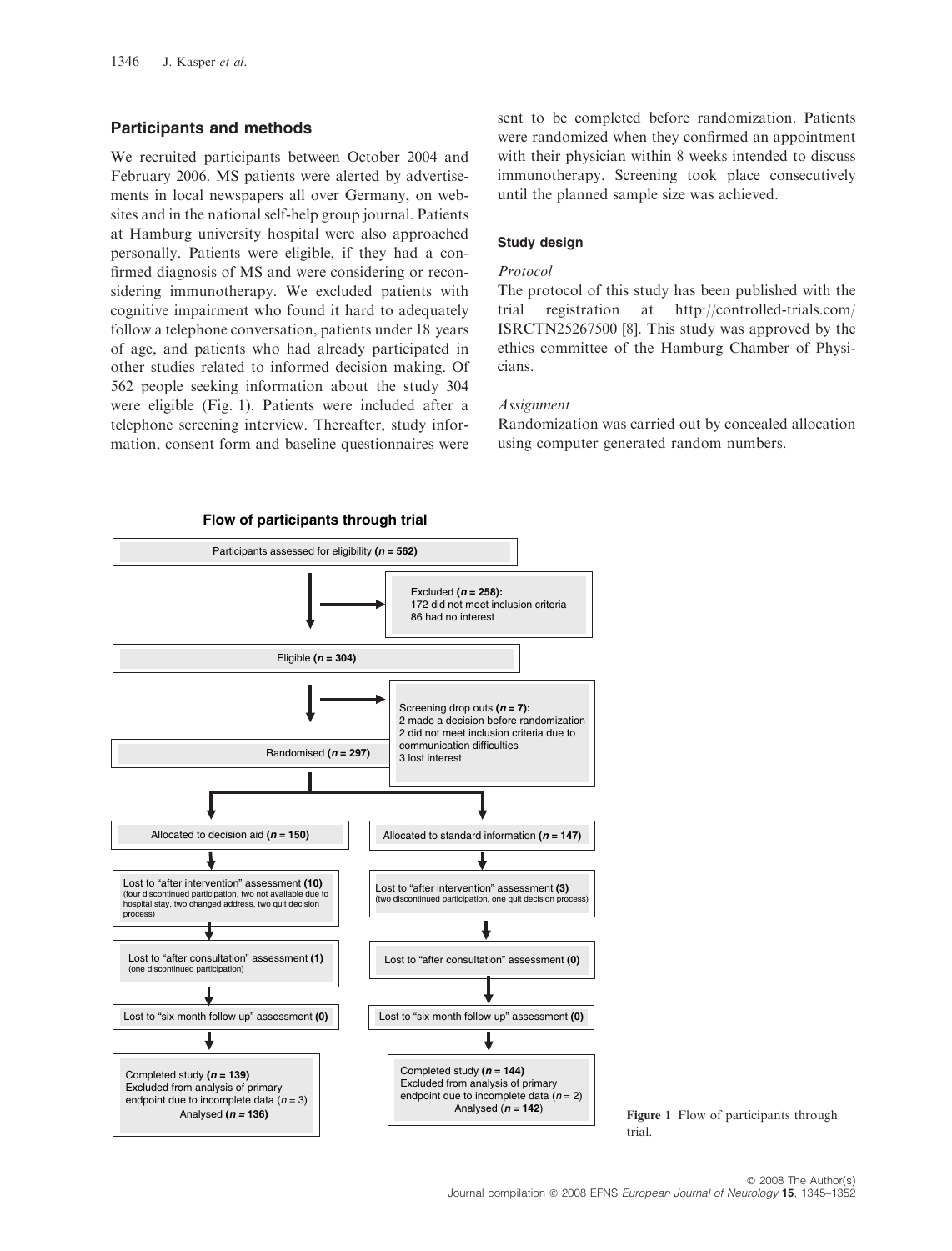## Masking

Participants and assessors were not told whether the information they received was standard information or the newly developed DA. To preserve blinding assessors explicitly asked patients not to refer to details of the information material. The treating physicians indirectly involved were informed about the study. However, they were not informed about their patients' allocation and did not receive the patient information.

#### Sample size

We calculated sample size on the basis of the primary outcome measure (proportion of patients achieving their preferred roles). If 50% of the control group (CG) were to achieve their preferred roles, and if a clinically relevant increase to 70% were to occur in the DA group, 143 participants would be needed in each arm of the study to detect this effect. The calculation was based on a two sided 5% test significance level and a power of 80%, a 10% dropout rate and 25% invalid ranking orders on the Degner-Control Preference Scale (CPS) used to assess the primary end-point [9]. Therefore, 286 patients had to be enrolled in the study. No interim analysis was carried out and no stopping rules applied.

### Interventions

The DA (see Table 1) consisted of a comprehensive evidence-based MS patient information booklet about immunotherapy options and an interactive worksheet. The development process considered international standards for the development of evidence-based decision support tools [10,11]. The development of the DA included a series of preliminary studies investigating patients' needs and the feasibility of the methods intended for use in the efficacy trial [12,13]. Since DAs are complex interventions, they require a phased evaluation approach as recommended by the UK Medical Research Council [14]. This approach aims to increase the amount of evidence available on the intervention by qualitative and quantitative studies modelling the intervention and supporting the underlying theory. A pilot study on MS patients' attitudes towards decisionmaking showed pronounced autonomy preferences and unmet information needs [12]. Risk knowledge of MSpatients was shown to be associated with autonomy preferences [12]. Another study evaluating the basic module of the DA showed patients' ability to understand the given information and to apply the handling of absolute and relative risk information to varying tasks [13]. This study found no negative effects such as emotional discomfort associated with the disclosure of fragile and conflicting evidence [13]. The CG received The decision aid (DA) is structured with reference to course of disease and complexity. After introducing essential basics to the reader, such as the way probabilities of effects are presented and types of disease course, the DA targets varying needs and conditions. Patients are encouraged to assign themselves to 'their' chapter according to disease course: clinically isolated syndrome (CIS), relapsing remitting, secondary progressive and primary progressive. Furthermore, the DA is organized on three difficulty levels. Each chapter discusses all available immunotherapy options giving numerical data if possible. Effects of treatments found by clinical studies are illustrated using pictograms of 100 human stick figures. Proportions of patients remaining relapse-free and progression-free are indicated by the colour of the stick figures. Effect sizes are given in absolute numbers. Each statement on the amount of people benefiting is complemented by the reverse proportion, stating how many patients experienced no benefit (Kasper 2006). To present side-effects as an equally important aspect for consideration, these are presented with the data for each treatment using similar pictograms. Relevant criteria for the treatment decision as outlined in the booklet are presented on an additional worksheet. The sheet proposes a structure for the decision subdivided into the decision 'whether immunotherapy' and the decision 'which immunotherapy'. Decision criteria are provided for each aspect of the decision and users are advised to allocate weights to the different criteria out of a given limited amount. The worksheet is supposed to emphasize the individual appraisal of the information.

information material on available forms of immunotherapy recommended by the main German self help organization (DMSG). The amount of information was comparable (80 pages). This information was not considered as a 'sham intervention' but to represent standard care, as the material is available on the internet.

#### Outcome measures

Data were collected via telephone and post at baseline, after the intervention, after consultation with the MS physician and 6 months after randomization. Telephone calls were performed by trained assessors and followed standardized questionnaires.

#### Achievement of role preferences

As we had already found evidence-based patient information to be associated with autonomy preferences and autonomous behaviour [12], we assumed that the DA would support patients in making the communication with the physician match their preference. We used the CPS which is a one item, five stimuli ranking instrument [9]. The instrument provides five descriptions of social role distributions in the physician–patient interaction printed on cards: 1 – I want to make my decision alone';  $2 - I$  want to make my decision alone considering what my doctor says';  $3 - 1$  want to share the decision with my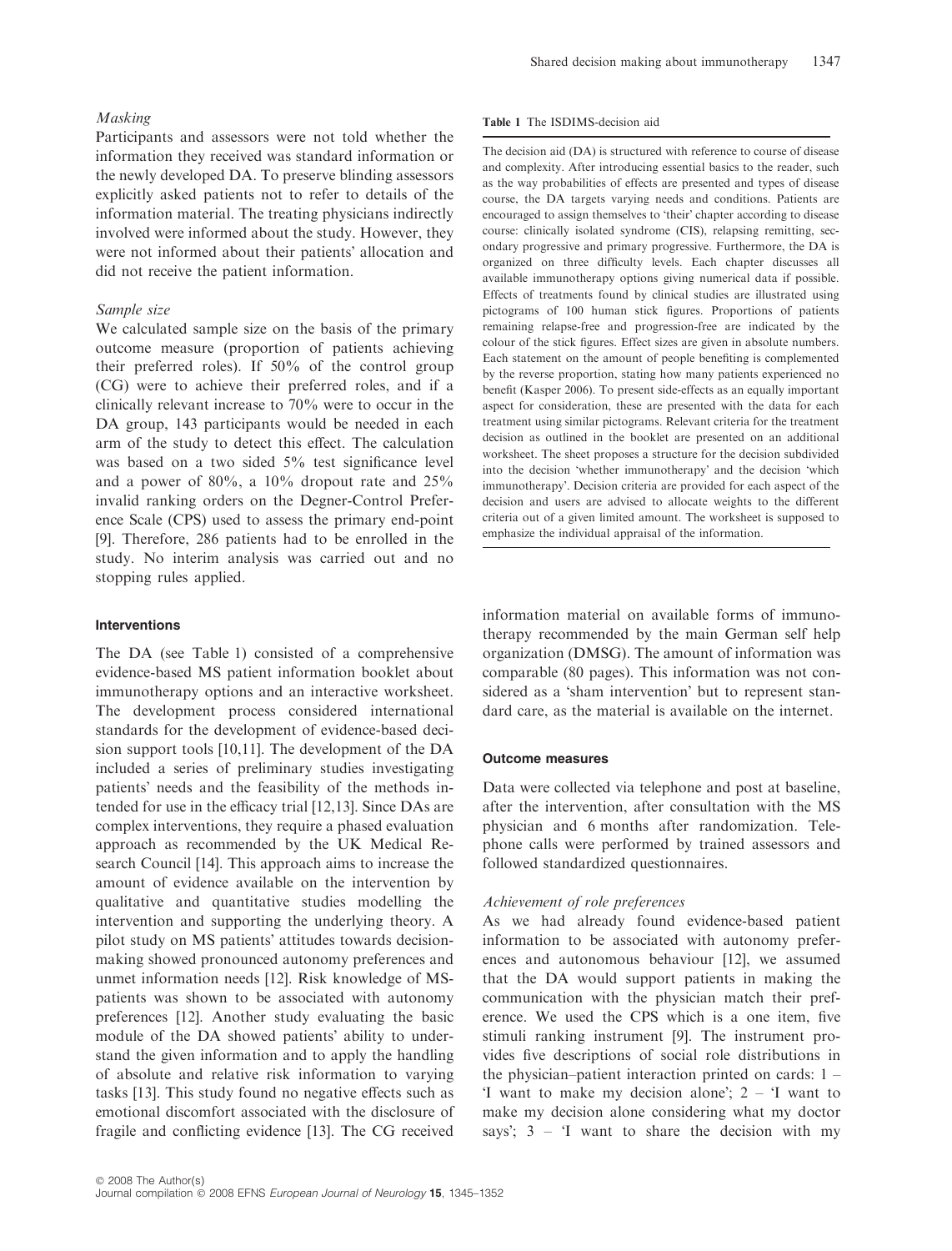doctor'; 4 – 'I want my doctor to decide considering my preferences'; 5 – 'I want my doctor to decide'. We presented the cards twice, at baseline and after the consultation. The primary end-point was defined as the consistency of the previous reported role preference and the locus of the decision as experienced in the physician encounter.

### Treatment choice

As the decision process can extend for a while before a choice is made, we evaluated treatment choice 6 months after randomization. We distinguished between participants already receiving immunotherapy, who were deciding about whether to change, interrupt or continue immunotherapy, and participants not yet receiving medication, who were deciding about initiating, delaying or refraining from immunotherapy.

### Measures of the decision process

The study design included a 4-week delay between receipt of the study information and the physician encounter to allow for thorough processing of the treatment decision. As indicators for the process we monitored patients' attitude towards immunotherapy and their stage of progress in the decision. At baseline, after the intervention and after the encounter patients' attitude towards immunotherapy was assessed using a Likert scale ranging from  $-5$  (in no case immunotherapy') to  $+5$  ('in any case immunotherapy'). At the same time the degree of progress ranging from 'I am still completely undecided' to 'I have made my decision' was assessed on a 100-point scale (Fig. S1). We hypothesized that intervention group (IG)-patients would show more change in attitude within the decision process and would make fewer premature decisions.

Patients' evaluation of interventions and decision making To facilitate attribution of potential effects to the intervention we assessed subjective reports of reading intensity and helpfulness of the DA. Additionally, patients were asked to rate the received information on a 5-point scale ranging from 'not helpful at all' to 'very helpful'. Patients were asked to specify the kind of support provided by the DA using the categories 'getting information', 'getting my questions answered', 'raising questions', 'becoming clear on my role in the decision'. Patients provided with evidence-based information were assumed to achieve the competence to estimate chances of benefit and side-effects more precisely and realistically than control patients. Therefore, 6 months after randomization, patients on immunotherapy were asked to rate the extent to which their expectations about any side-effects had been in agreement with what they had experienced in the meantime.

### Statistical analysis

All statistical analyses were carried out using spss for Windows Release 14. We used descriptive statistics to outline the characteristics of the trial participants. The ordinal structure of the CPS data provides the opportunity to verify the subjects' use of the instrument in accordance with the theoretic model. For a given 5-point hypothetical scale, there are a possible 120 ordered permutations. The grading structure of the given autonomy model including the rigorous requirement of equidistance of the five stimuli implies, however, that only a small subset of 11 out of the 120 possible sequences is valid. In this context, 'valid' means the subjects' response indicates they share the underpinning construct building a continuum from A to E (Degner 1997). A proportion of more than 50% valid sequences in the data was seen by Degner (1997) to indicate sufficient model fit.

To facilitate data analysis and presentation, the 5-point CPS-scale was transformed into a 3-point scale, consisting of 'autonomous', 'shared' and 'paternalistic' decision-making. The first preference in the order assessed at baseline was taken for analysis of the research questions. The  $-5$  to  $+5$  attitude scale was transformed into a 100-point scale on which 0 represented 'in no case immunotherapy' and 100 represented in any case immunotherapy'. For comparative analyses of the proportions of participants reaching the primary or the secondary end-point Pearson's Chi-squared tests were performed. Treatment decisions were analysed separately for patients already on immunotherapy and patients not yet on immunotherapy at baseline. For comparison of means analyses of variance (ANOVAS) or unpaired t-tests were used. Change in attitude towards immunotherapy or progress in making the treatment decision over three measurement points were analysed using ANOVAS for repeated measures.

# **Results**

### Participant flow and follow up

In total, 562 people requested information about the study. Two hundred and ninety-seven patients were randomly assigned to the two study groups (Fig. 1). Thirty-six per cent of them were reconsidering their current immunotherapy and 64% of them were deciding whether to start immunotherapy. At baseline, the two patient groups were comparable with respect to characteristics such as age, sex, course of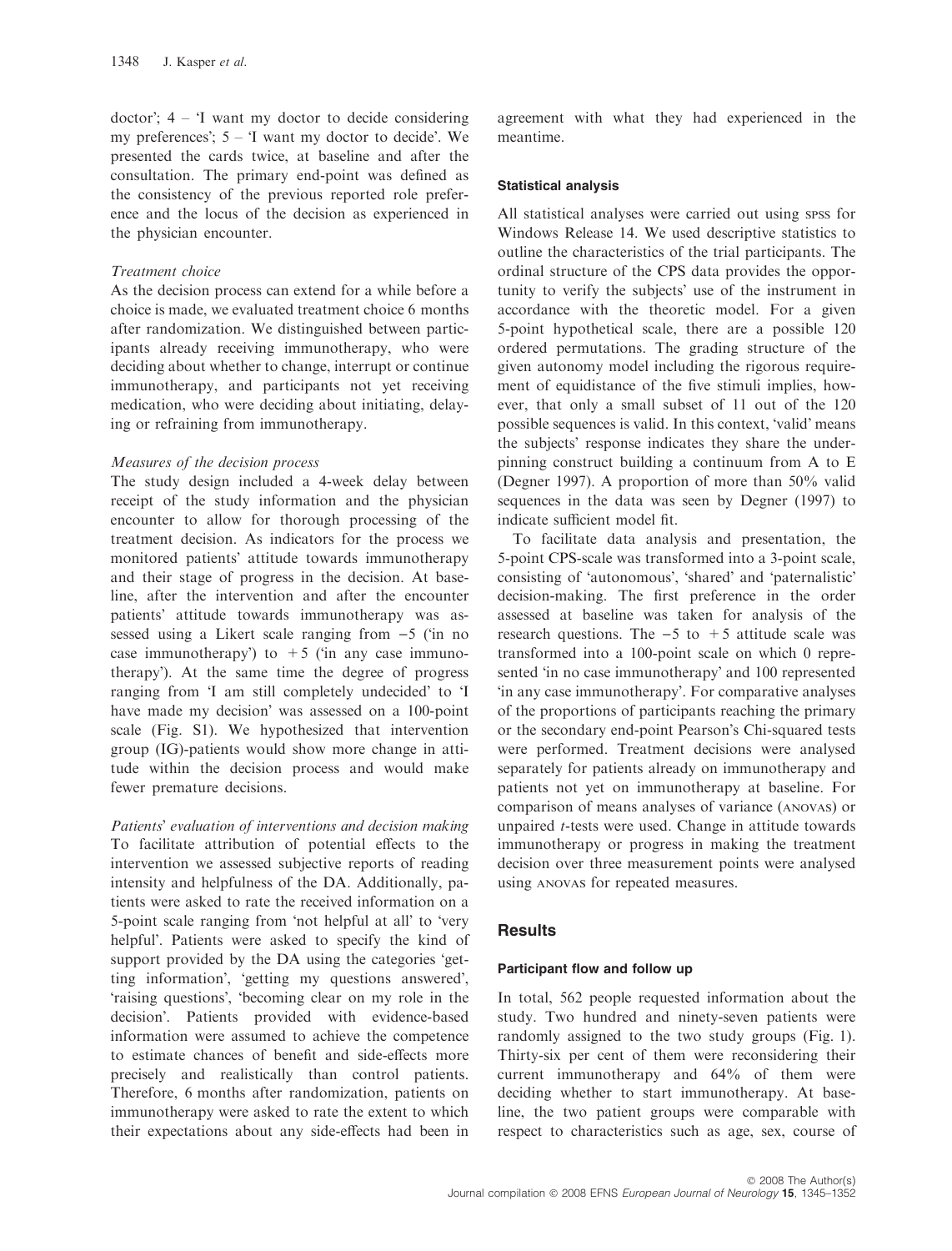Table 2 Baseline characteristics of study groups

|                                      | IG          | CG          |            |  |
|--------------------------------------|-------------|-------------|------------|--|
|                                      | $(n = 150)$ | $(n = 147)$ | $P$ -value |  |
| Mean (SD) age (years)                | 43.1(12.1)  | 43.1(9.9)   | 0.98       |  |
| Female                               | 104(69)     | 114 (78)    | 0.12       |  |
| Patients already on<br>immunotherapy | 54 (36)     | 53 (36)     | 0.99       |  |
| Patients without<br>immunotherapy    | 96 (64)     | 94 (64)     |            |  |
| 12 or more years of<br>education     | 80 (53)     | 76 (52)     | 0.82       |  |
| Course of disease                    |             |             |            |  |
| <b>CIS</b>                           | 21(14)      | 24(16.3)    | 0.94       |  |
| <b>RR</b>                            | 79 (52.7)   | 74 (50.3)   |            |  |
| <b>SP</b>                            | 29(19.3)    | 30(20.4)    |            |  |
| PP                                   | 16(10.7)    | 15(10.2)    |            |  |
| Not clear                            | 5(3.3)      | 4(2.7)      |            |  |
| Mean (SD) years since<br>diagnosis   | 8.5(8.9)    | 8.8(8.3)    | 0.80       |  |
| Mean (SD) UNDS                       | 10(7.0)     | 9.2(5.8)    | 0.26       |  |

IG, intervention group; CG, control group; CIS, clinically isolated syndrome; RR, relapsing-remitting; PP, primary progressive; SP, secondary progressive; UNDS, United Kingdom Neurological Disability Scale.

Values are numbers and (%) unless stated otherwise.

Table 3 Preferred interaction style in the decision process

| Preferred interaction style | IG       | CG       | $P$ -value |
|-----------------------------|----------|----------|------------|
| <b>Baseline</b>             |          |          |            |
| Autonomous                  | 109 (78) | 93 (65)  | 0.04       |
| Shared                      | 18(13)   | 34(24)   |            |
| Physician                   | 13(9)    | 16(11)   |            |
| Post-intervention           |          |          |            |
| Autonomous                  | 109 (81) | 103 (74) | 0.34       |
| Shared                      | 19 (14)  | 26(19)   |            |
| Physician                   | 6(5)     | 10(7)    |            |

IG, intervention group; CG, control group.

Analysis at baseline was based on 140 (IG) group and 143 (CG). Analysis after intervention was based on 134 (IG) and 139 (CG) respectively. Values are numbers and (percentages).

disease, disability status and history of immunotherapy (Table 2). However, there was a difference in preferred interaction style between the groups at baseline (Table 3).

#### Realization of role preferences

A high rate of 82% of the CPS sequences (CG 83%; IG 81%) assessed in this study meet the most restrictive validation criterion indicating high fit of our data to the underpinning model (Degner 1997). Preferences for an autonomous interaction style were remarkably high in both groups at baseline (78% IG and 65% CG) and even higher after the intervention (81% and 74%, Table 3). Only a minority wished the physician to decide. About 50% of participants reported autonomous decision making within the consultation (49% IG, 53% CG). Table 4 shows the frequencies with which preferred interaction styles were matched within the physician encounter. Preferences to decide autonomously were matched by about 40% in the consultation (IG 42% and CG 38% of patients). Regarded over the three interaction styles, which was the primary end-point, 50% of all patients achieved a level of involvement matching their preferred level. The two study groups did not differ in the rates with which patients achieved their preferred roles in the decision  $(P = 0.709)$ .

#### Treatment choices

Fifty per cent of the patients reconsidering current immunotherapy continued their therapy, 18% interrupted treatment and 32% changed type of immunotherapy. No differences were found between groups (Table 5). In the group of patients deciding about immunotherapy for the first time 3% were still undecided 6 months after randomization, whereas 56% had made a decision against immunotherapy. Forty-one per cent began immunotherapy. Again, no differences were found between groups.

### Decision-making process

Patients from both groups reported a moderately positive attitude towards immunotherapy at baseline (CG 62%, IG 65% on average) and reflected their degree of progress in making their decision equally (CG 45%, IG 49%). Attitudes to immunotherapy in the two groups changed in opposite directions following the intervention (Fig. S2). Whilst CG-patients stabilized their attitude, or were increasingly in favour of treatment, IG-patients appraised immunotherapy more critically. This trend evened out after the physician–patient consultation. However, the IG remained more critical towards immunotherapy (MANOVA factor time:  $P = 0.868$ , factor time  $\times$  group:  $P = 0.008$ , factor group 0.404). Both groups progressed significantly in making their decision. However, they did not show differences in their course of progress over the three measurement points (MANOVA factor time:  $P < 0.00$ , factor time  $\times$  group:  $P = 0.42$ , factor group 0.754).

#### Patients' evaluation of the decision aid

Patients in the IG rated the value of the received information for the decision-making process significantly higher than did those in the CG ( $P < 0.001$ ).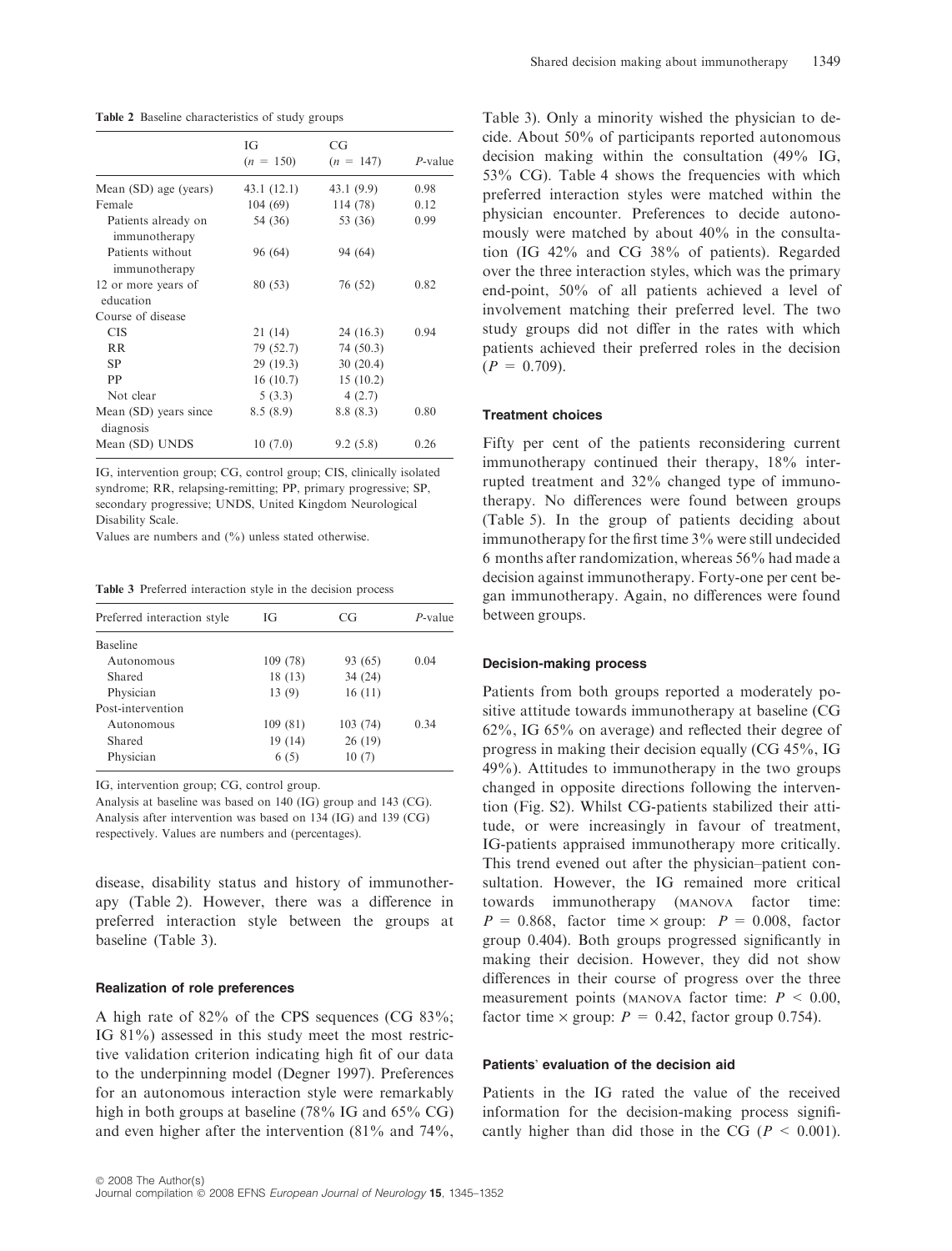#### Table 4 Matching of interaction style preferences

|                                                    | Actual interaction styles in the physician encounter |        |               |            |        |                          |
|----------------------------------------------------|------------------------------------------------------|--------|---------------|------------|--------|--------------------------|
|                                                    | IG                                                   |        |               | CG.        |        |                          |
|                                                    | Autonomous                                           | Shared | Paternalistic | Autonomous | Shared | Paternalistic            |
| Preferred inter-action style at baseline           |                                                      |        |               |            |        |                          |
| Autonomous                                         | 57 (42)                                              | 37(27) | 5(4)          | 54 (38)    | 28(20) | 2(1)                     |
| Shared                                             | 9(7)                                                 | 8 (6)  | 1(1)          | 15(11)     | 16(11) | $\overline{\phantom{a}}$ |
| Paternalistic                                      | $\sim$                                               | 10(7)  | 2(2)          | 5(4)       | 9(6)   | 2                        |
| Patients reaching primary end-point<br>$(n = 260)$ | 67(49.3)                                             |        |               | 72 (50.7)  |        |                          |

IG, intervention group; CG, control group.

No decision had been made at the time of assessment by 7 (IG) and 11 (CG) respectively. Baseline control preferences and interaction style after the physician encounter were completed by 129 (IG) and by 131 (CG). Values are numbers and (%).

Table 5 Treatment decisions

|                                                  | ĪG      | ∵ G     |
|--------------------------------------------------|---------|---------|
| A. Patients already on immunotherapy at baseline |         |         |
| Continue immunotherapy                           | 28 (56) | 22(44)  |
| Interrupt immunotherapy                          | 9(18)   | 9(18)   |
| Change immunotherapy                             | 13(26)  | 19 (38) |
| B. Patients not yet on immunotherapy at baseline |         |         |
| Delay treatment decision                         | 3(4)    | 2(2)    |
| Take up immunotherapy                            | 34(41)  | 37(42)  |
| No immunotherapy                                 | 47 (56) | 49 (56) |

IG, intervention group; CG, control group.

Analyses ware based on 50 (IG) and 50 (CG) patients on therapy and on 84 (IG) and 88 (CG) patients not yet on therapy at baseline. Pearson's chi square P-value for this table is not significant in A  $(P = 0.87)$  and B  $(P = 0.4)$ . Values are numbers and  $(\%).$ 

This result refers to the IG patients' feeling of being better informed ( $P < 0.001$ ), getting important questions more adequately answered ( $P < 0.01$ ), and being better supported in finding their preferred role  $(P < 0.05)$ , compared to patients in the CG.

#### Patients' evaluation of the decision

Six months after randomization, the two groups did not show any significant differences in their evaluation of their decisions. The expectations of side-effects were not more realistic in one of the groups. Satisfaction with the current treatment did not differ between groups at that time.

## **Discussion**

Patients differ in their individual preferences for information and control whilst processing a medical decision [15]. Matching communication to patients' desired levels of information and control may therefore be a more rational response to medical ethics and consumerism than advocating increasing control for everyone irrespective of preference [15]. Aiming to support patients in achieving their preferred interaction styles within the medical encounter, we developed a patient treatment DA for people with MS. This was to be accomplished by patients processing evidencebased information on one hand and by recognizing the importance of individual appraisal and preferences for making a decision on the other hand. Other pre-consultation interventions have been shown to increase the frequency with which patients ask questions, give opinions, express concerns, disclose information and participate in treatment decisions [16–19]. In the present trial, the DA neither affected the match of role preferences nor did it change treatment decisions. However, the decisional process indicated a higher degree of critical appraisal in the DA group and higher supportive value of the DA compared to standard information (CG).

Why was no difference seen between patients receiving standard information and patients receiving evidence-based information included in a DA? First, since the study did not test a condition without any information, it is not clear to what extent participants made use of information recommended by the main German self help organization (DMSG). Secondly, due to our enrolment strategy the study sample has to be seen as selective in terms of the courage and self-reliance that are necessary to participate in a project carried out at another place in Germany. This assumption is supported by the degree of autonomy preference in the present study, which even exceeds the high degrees of autonomy preference shown by MS patients in our previous studies [12,20]. Although the Hamburg subsample ( $n = 123$ ), which was most likely to be affected by contamination with the evidence-based patient information, did not show any difference in the results, occurrence of some contamination over the whole study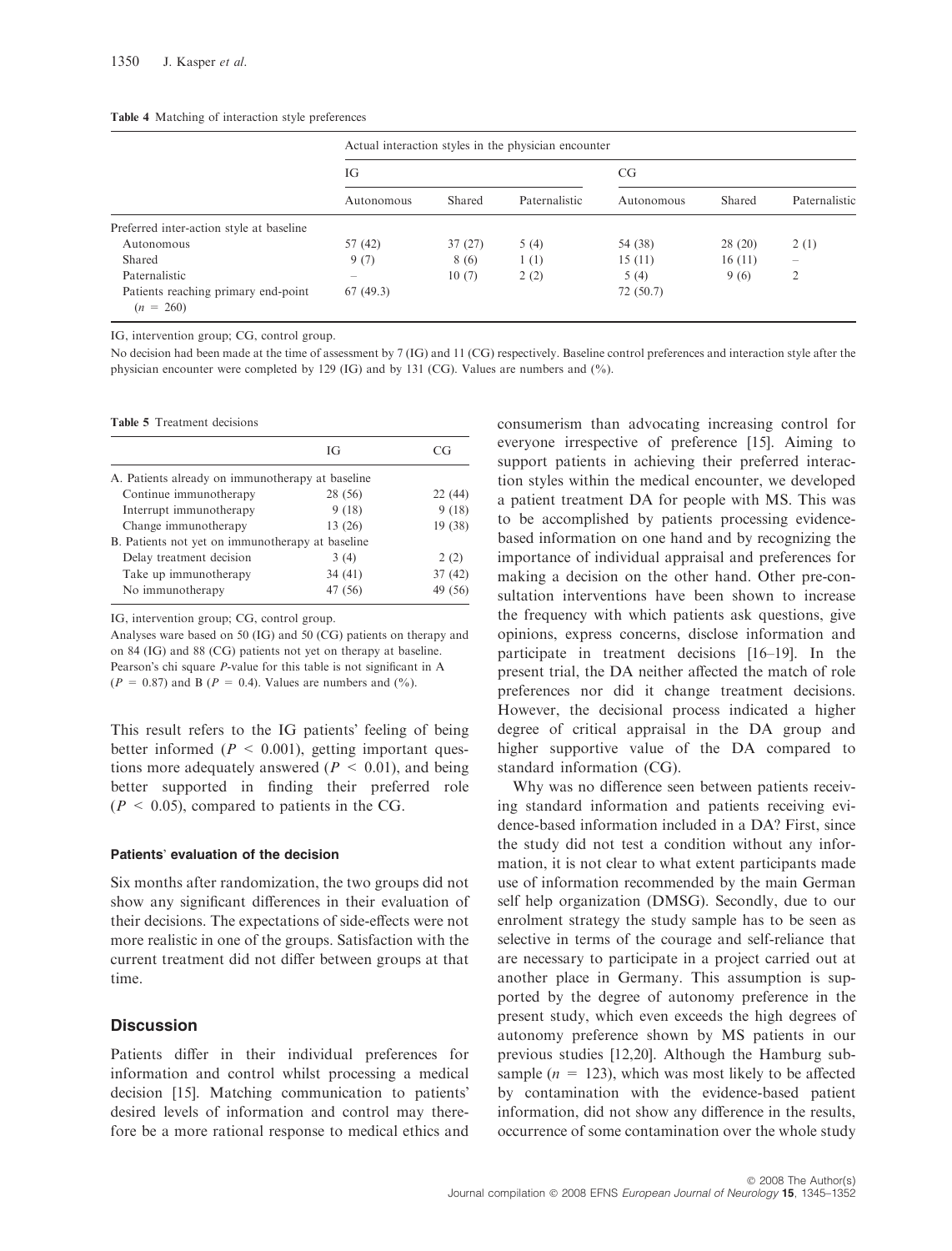group cannot be completely excluded. A ceiling effect in these respects might partially explain the lack of a difference between the two groups.

The 50% of patients in this study who experienced a level of decision making that matched their desired role is not unusual compared to findings from the literature [15].

This is the first evaluation study of a decision support tool that monitors the subjective patient view on making a medical decision over several measurement points. Although this procedure was intended to evaluate mediating principles, it could also have interfered with the effects of the DA. Intensive process monitoring over a period of about 4 weeks might have enhanced participants' consciousness of the decision as a process in the time, in both groups. This phenomenon known as Hawthorne effect' [21], might have caused an enhanced motivation for thorough evaluation of the decision by the method of measurement. This could have clouded a potential effect of the DA on patients' interpersonal competences in the consultation.

In the present study, we were not able to assess physician-related indicators such as the physicians' attitudes towards patient participation in medical decision making or towards evidence-based patient information. However, we found no differences in results between patients treated at the study centre at the University Clinic in Hamburg ( $n = 123$ ) and the patients from other settings ( $n = 74$ ).

From a methodological point of view, the CPS [9] is an optimal instrument to operationalize components of the primary end-point, control preferences and locus of decision. Nevertheless, the interpretation of preferences and role reports in terms of match and mismatch can be challenged. As control preferences can change over time, it is not safe to say whether the interaction during the consultation finally matched the patients' actual preference. Also, we found no differences in satisfaction with the decision making process between patients whose role preferences did and did not match those at baseline.

In contrast to the immunotherapy DA our DA on management of acute relapses was highly effective in changing treatment decisions [22]. This may be due to the type and context of the decision as well as to the didactic strategy. The relapse management DA included an interactive group education programme, which might have been the more effective way to influence acceptance of responsibility and strengthen autonomy.

The question of how to adequately measure DA quality is an ongoing matter of discussion [23,24]. Very few patient decision support techniques have been evaluated using outcome parameters suited to the basic goals of patient autonomy, evidence-based informed choice or SDM [2,23,24]. More research is also needed addressing the effects of varying matches of communication preferences on outcomes such as symptom reduction or quality of life [15].

Previous findings indicate that MS patients are capable of coping with the uncertainty of scientific evidence without becoming emotionally distressed or experiencing therapeutic nihilism [13]. The present study shows that the DA has the potential to change patients' attitudes to a more critical appraisal of the evidence. These are important, but not sufficient, preconditions for its implementation.

# Acknowledgements

This study was supported by German Ministry of Health and Social Services (grant no. GMQQ01019401). The authors thank to all participating patients; also to Gabriela Burish, Silke Wirtz and Maja Thomsen for assistance in data collection and administration; and Dorit Scheunemann, Yvonne Schwickert and Gabriele Meyer for coaching the development of the decision aid.

# **Contributors**

IM and CH initiated the study. CH, JK, IM and SK wrote the study protocol. CH, SK and JK developed the decision aid and coordinated the study, data collection, analysis and interpretation. JK wrote the paper, SK, IM and CH commented on drafts and approved the final draft. JK calculated the sample size. JK and MN designed and performed statistical analyses. JK, SK and CH are guarantors.

# Competing interest

CH has received financial support from Biogen Elan, Bayer-Health Care, Serono and Teva, SK, JK, IM and MN have nothing to declare.

# Ethical approval

This study was approved by the Ethics committee of the Hamburg Chamber of Physicians.

# Supporting information

Additional Supporting information may be found in the online version of this article:

Figure S1. Scale used to assess progress in decision making.

Figure S2. Decision process.